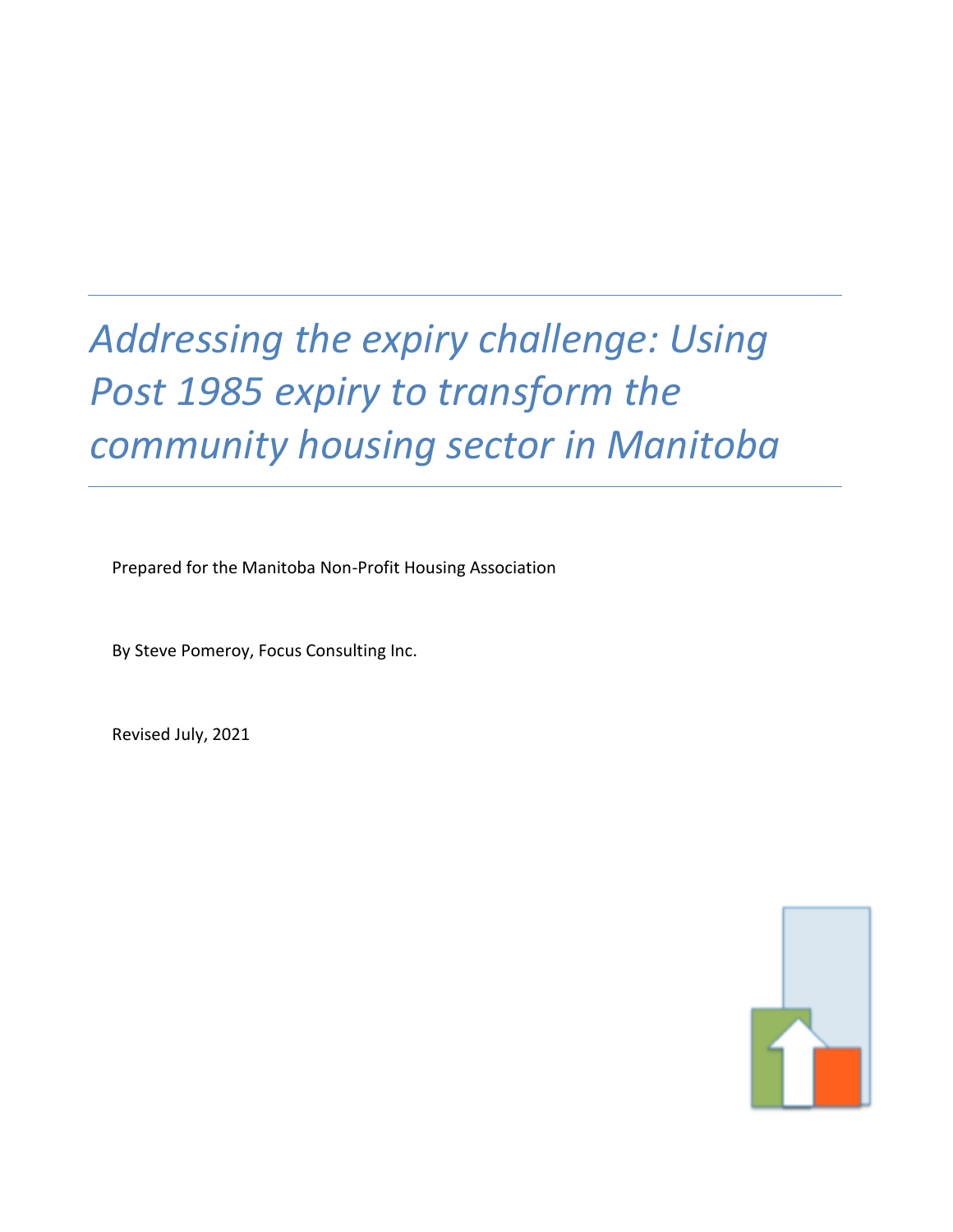# *Executive summary*

This brief was commissioned by the Manitoba Non-Profit Housing Association (MNPHA) to examine the impact of expiring Operating Agreements in social housing developed under the federal-Provincial post 1985 non-profit program

This analysis collected project level data across the post 85 portfolio to identify the impact of expiries and to estimate the viability gap. It also examines potential remedies to ensure that these legacy projects are preserved in sound condition and continue to provide affordable housing to those in need.

An assessment tool was utilized to explore both operating viability (positive cash flow) following expiry of both the mortgage payments and the subsidy, and the adequacy of capital replacement reserves.

This confirmed that at expiry of the post 85 subsidy agreements the entire portfolio is at risk and will require renewed subsidy assistance and/or access to capital funds to complete necessary capital replacement to maintain assets in sound condition.

Given this situation various potential remedies were explored:

- Utilize the Canada Community Housing Initiative (CCHI) cost shared funding stream under the NHS to extend current subsidy mechanism;
- Review and reform rent setting practices;
- Replace RGI project-based subsidy with person (household) based subsidy emulating Rent Assist; and
- Identifying capital funding to preserve and improve building condition

It was determined that adopting Manitoba's Rent Assist mechanism could provide the required client focused assistance necessary to address affordability need for low income tenants of the post 85 stock, and could also facilitate funding and financing of capital repairs.

The brief concludes with the following recommendations. It is recommended that the province, through Manitoba Housing pursue the following directions:

- In the short term, utilize the CCHI to temporarily extend Operating Agreement expiring in 2021-22;
- Undertake a detailed financial review and building condition assessments (BCAs) across the post 85 portfolio to model future subsidy need, including sufficient funding to facilitate proactive asset renewal and management;
- Design a reformed funding mechanism to replace RGI subsidy with Rent Assist directly targeting households in need as a parallel mechanism to Rent Assist, but framed and funded under CCHI;
- Facilitate and encourage a transformation in provider operating practice embracing the concept of self-sustaining social enterprise organizations;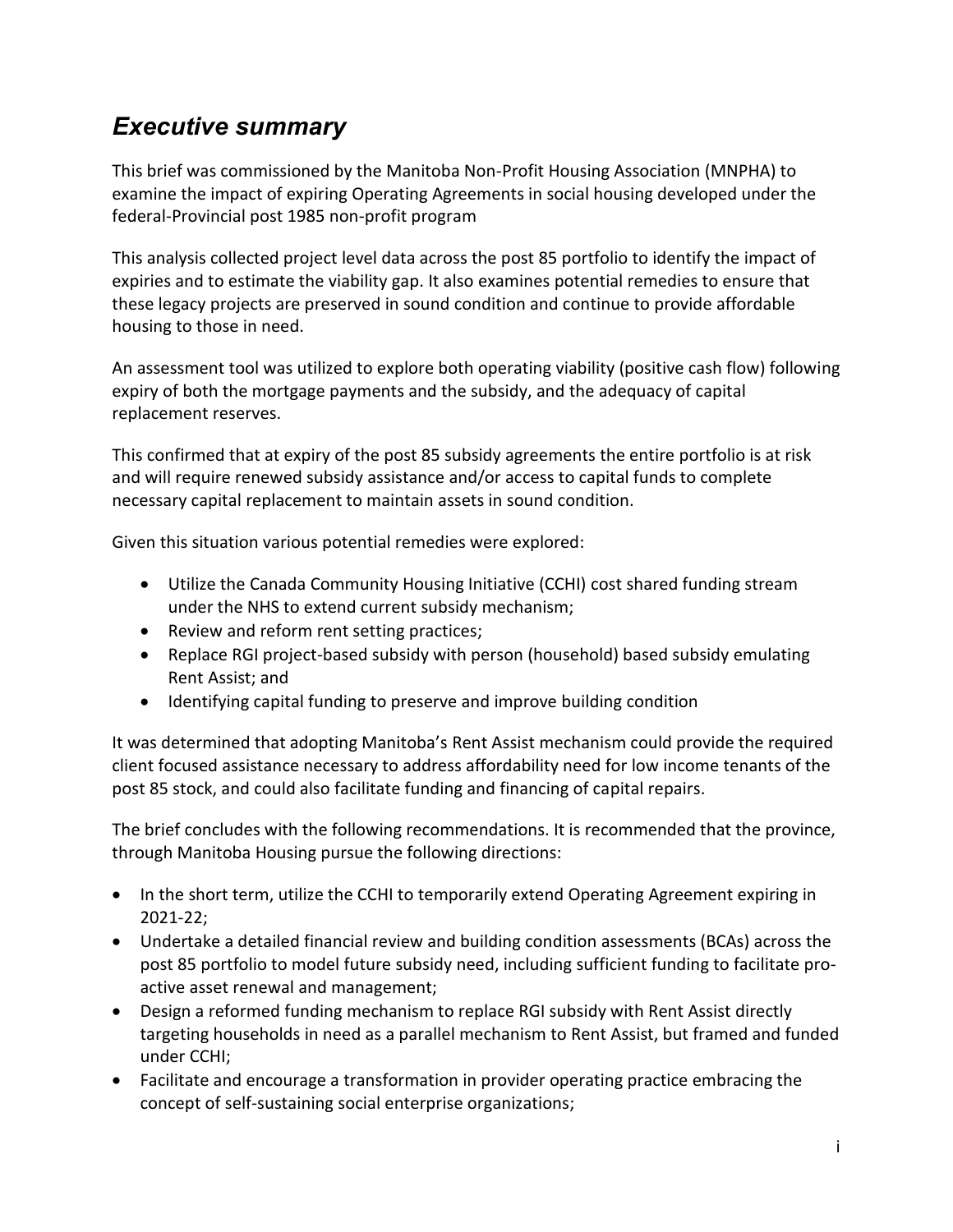- Establish or link to capital funding programs to enable providers to undertake necessary ongoing capital renewal to preserve and improve the existing stock;
- Establish either a sector based or Manitoba housing regulatory framework, that can monitor for risk (poorly performing non-viable projects), while minimizing the degree of administrative oversight and cost.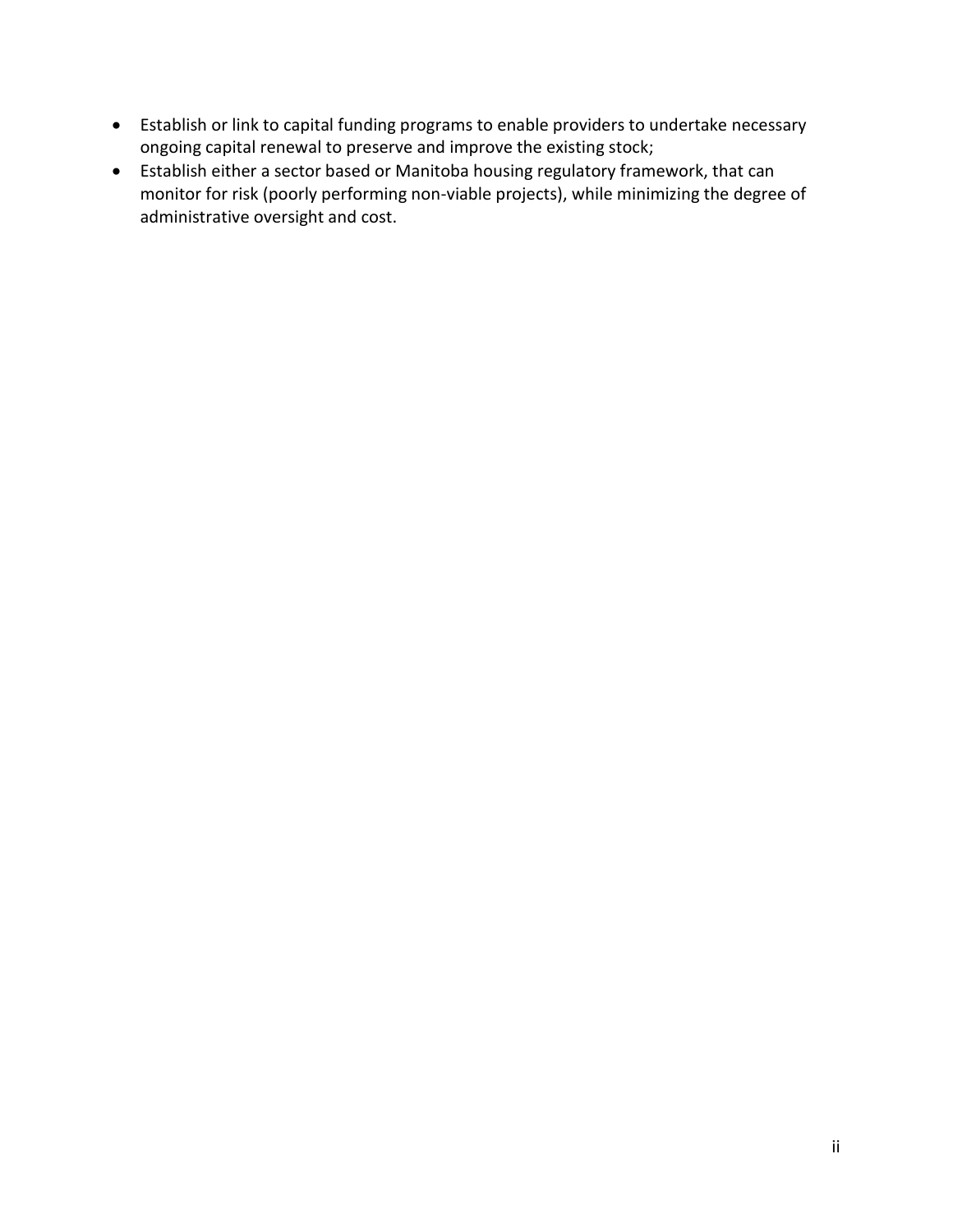#### **TABLE OF CONTENTS**

| $\mathbf{1}$ . | Utilize the CCHI funding stream under the NHS to extend current subsidy mechanism 12 |  |
|----------------|--------------------------------------------------------------------------------------|--|
| $\mathfrak{D}$ |                                                                                      |  |
| 3.             |                                                                                      |  |
| 4.             |                                                                                      |  |
|                |                                                                                      |  |
|                |                                                                                      |  |
|                |                                                                                      |  |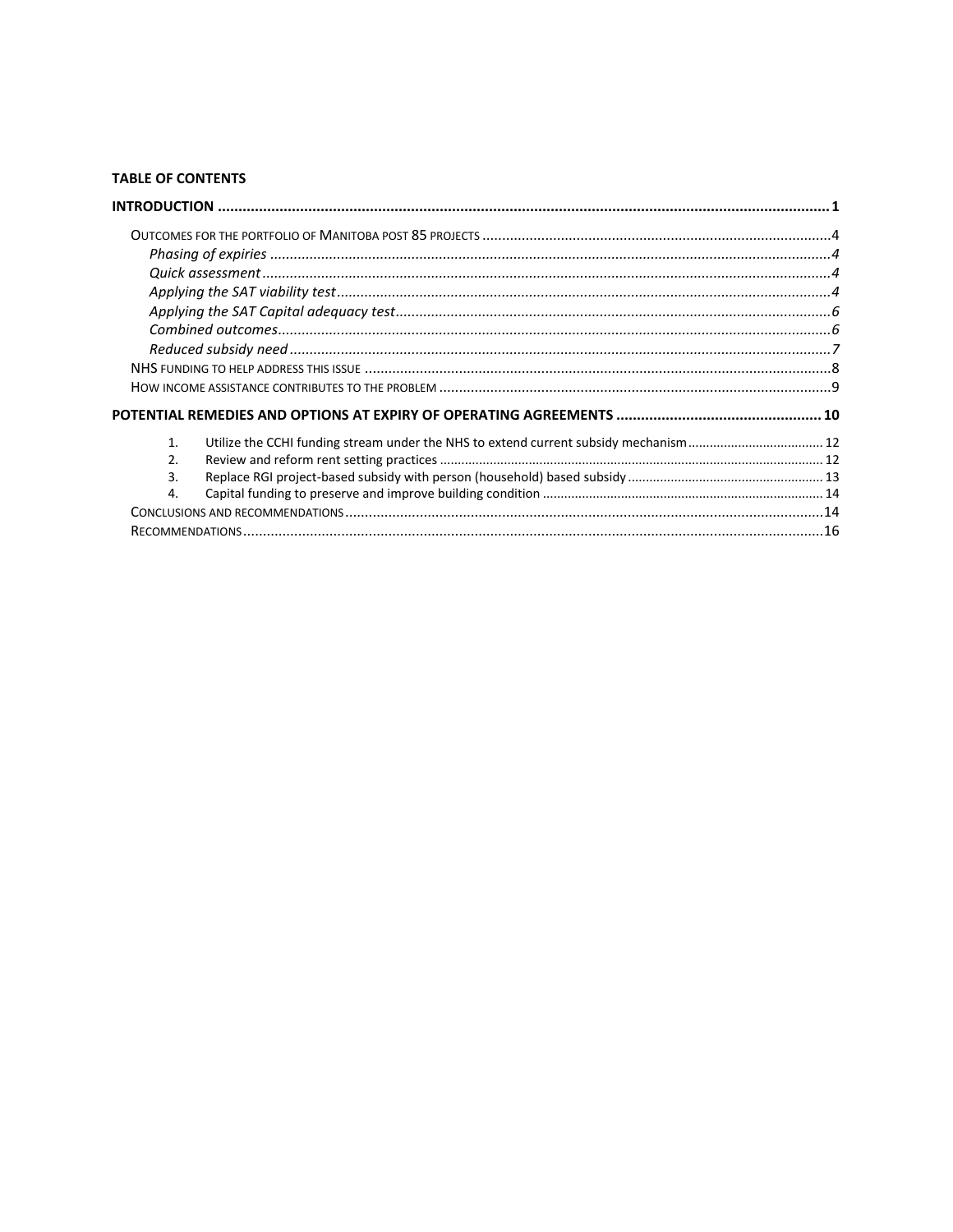# <span id="page-4-0"></span>*Introduction*

This brief was commissioned by the Manitoba Non-Profit Housing Association (MNPHA) to examine the impact of expiring Operating Agreements in social housing developed under the federal-provincial post 1985 non-profit program.

Non-profit and co-op projects were historically funded with long term Operating Agreements extending for 35 years, coinciding with the mortgage amortization. When the agreements end, both mortgage payments and subsidy cease. $1$ 

- In projects committed between 1978 and 1985, which were mixed income, the subsidy formula resulted in the annual mortgage payments being larger than the annual subsidy. So at expiry, the project should have a small increase in operating net cash flow and thus be financially viable. Most of these agreements should have already expired, since the last were committed in 1985 with 35-year agreements suggested expiry ending in and around 2020.
- For post 85 projects, these were targeted to households in need, usually 100% RGI and as a result the rent revenues tend to be lower than in the preceding pre 86 portfolio. Typically, the annual mortgage payments are less than the annual subsidy amount. So at expiry there is likely to be a shortfall in net operating income, creating viability problems.

Based on the program design, following the end of agreements, post 85 projects are not expected to be viable without renewed subsidy. But because there is no longer a mortgage payment, the operating and debt service expenditures will be reduced. So the required subsidy will be less than when required to cover debt. Some subsidy will nonetheless still be required if projects are to sustain RGI levels, and to maintain buildings well.

Under the National Housing Strategy (NHS), a specific funding initiative, the Canada Community Housing Initiative (CCHI) provides funding to Manitoba Housing specifically to help manage this issue. However provincial officials have suggested that they believe post 85 projects will be financially viable without additional or new subsidy. This analysis was commissioned to clarify the impact.

This analysis collected project level data across the post 85 portfolio to identify the impact of expiries and to estimate the viability gap. It also examines potential remedies to ensure that

 $1$  Earlier public housing, built and operated by Manitoba Housing between 1949 and 1987, similarly had ongoing subsidy corresponding to the duration of debt repayment (in this case secured by debenture, rather than a mortgage, amortized over 50 years). At expiry, the federal share of this ongoing subsidy terminated, leaving the province to unilaterally fund ongoing operating shortfall and any capital replacement/renewal expenses. The federal subsidies on this portfolio gradually phased on and most have already ended, although around 2,000 public housing units still receive federal subsidy. Because public housing is more deeply targeted and properties are older in greater need for repair, this is a significant liability for the province.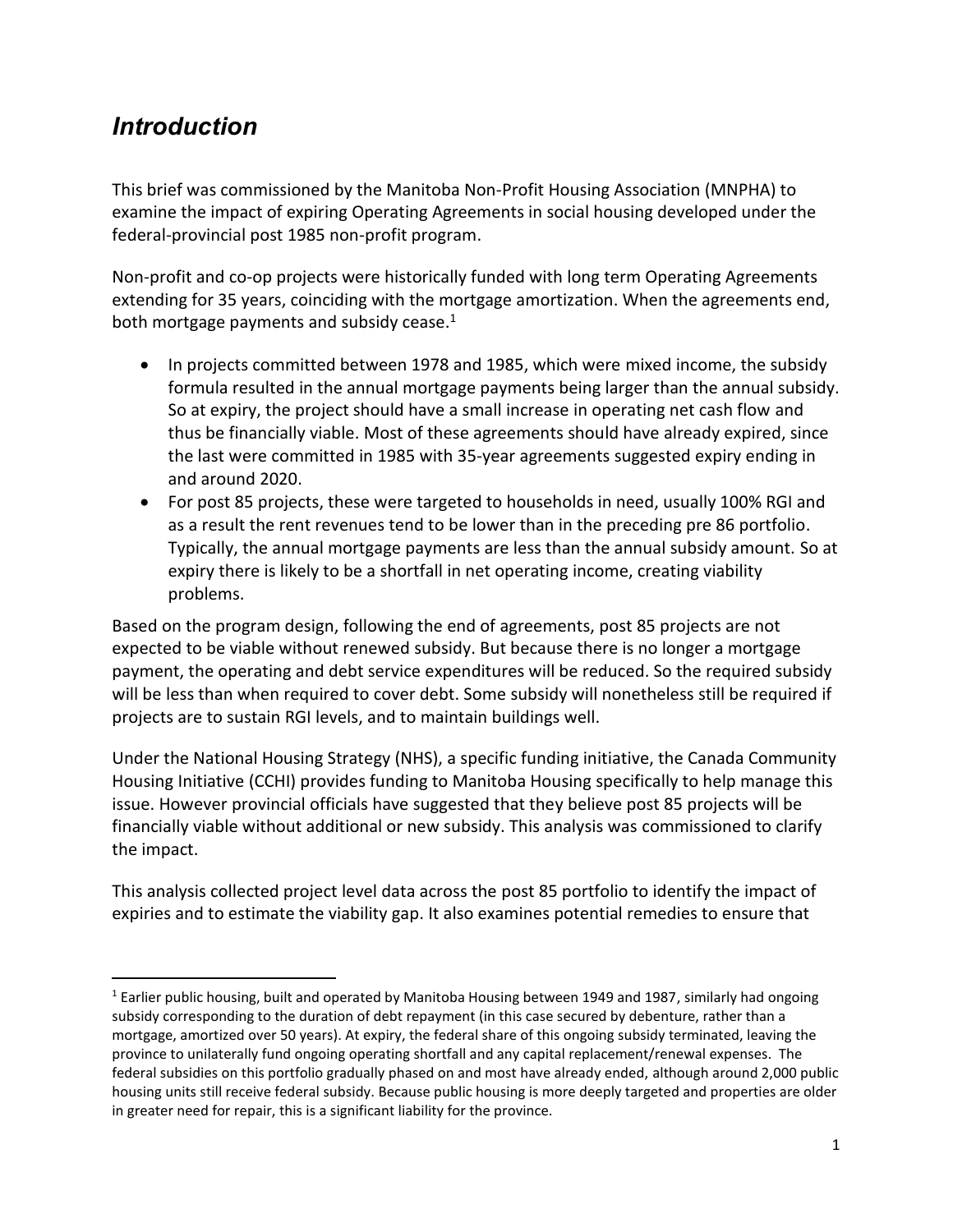these legacy projects are preserved in sound condition and continue to provide affordable housing to those in need.

#### **Methodology and coverage**

MNPHA surveyed its members to collect key operating data on the post 1985 portfolio.

Administrative data identified a total universe of 80 projects (11 co-ops and 69 non-profits) with post 85 agreements, representing 1,815 units. The survey collected data on 49 projects with 1,157 units. This generates a sample covering two-thirds of the universe (62% of projects/64% of units).

The data show that the vast majority (93%) of the units in this sample are 100% rent -geared to income (RGI). Only four projects include some market rent units and these total only 107 units (7% of total sample).

The data collected are very basic and readily available in annual financial statements and data reports. For each project (agreement), for the most recent fiscal year end the following information was collected.

- Last fiscal year end (data year)
- Year Operating Agreement terminates (year only)
- Total RGI units
- Total market (no RGI subsidy) units
- Total units
- Total revenues
- Total operating expenses (excl mortgage and reserve contribution)
- Balance in Capital replacement reserve (end last fiscal year.)
- Annual allocation to Capital Replace Reserve
- Total annual mortgage payments (principal and interest)
- Total annual subsidy received from Manitoba Housing

Using this data, two tests were undertaken for each project/agreement:

- 1. Excluding any subsidy or mortgage payment does the project have positive Net Operating Income (NOI)?
- 2. Does the project have sufficient capital reserves and annual contributions to build reserves to be able to maintain the property in sound condition?

Two viability (NOI) tests are performed. The first assuming that the agreement expired this year; and second as of the date of agreement expiry.

For the second test, the analysis projects rent revenue and operating expenses to the expiry year, but uses different factors. Operating expenses are projected at an assumed 2% rate of inflation; but revenues are projected at only 1% to reflect the fact that incomes and thus RGI rents for lower income tenants, some on income assistance, may lag inflation. With this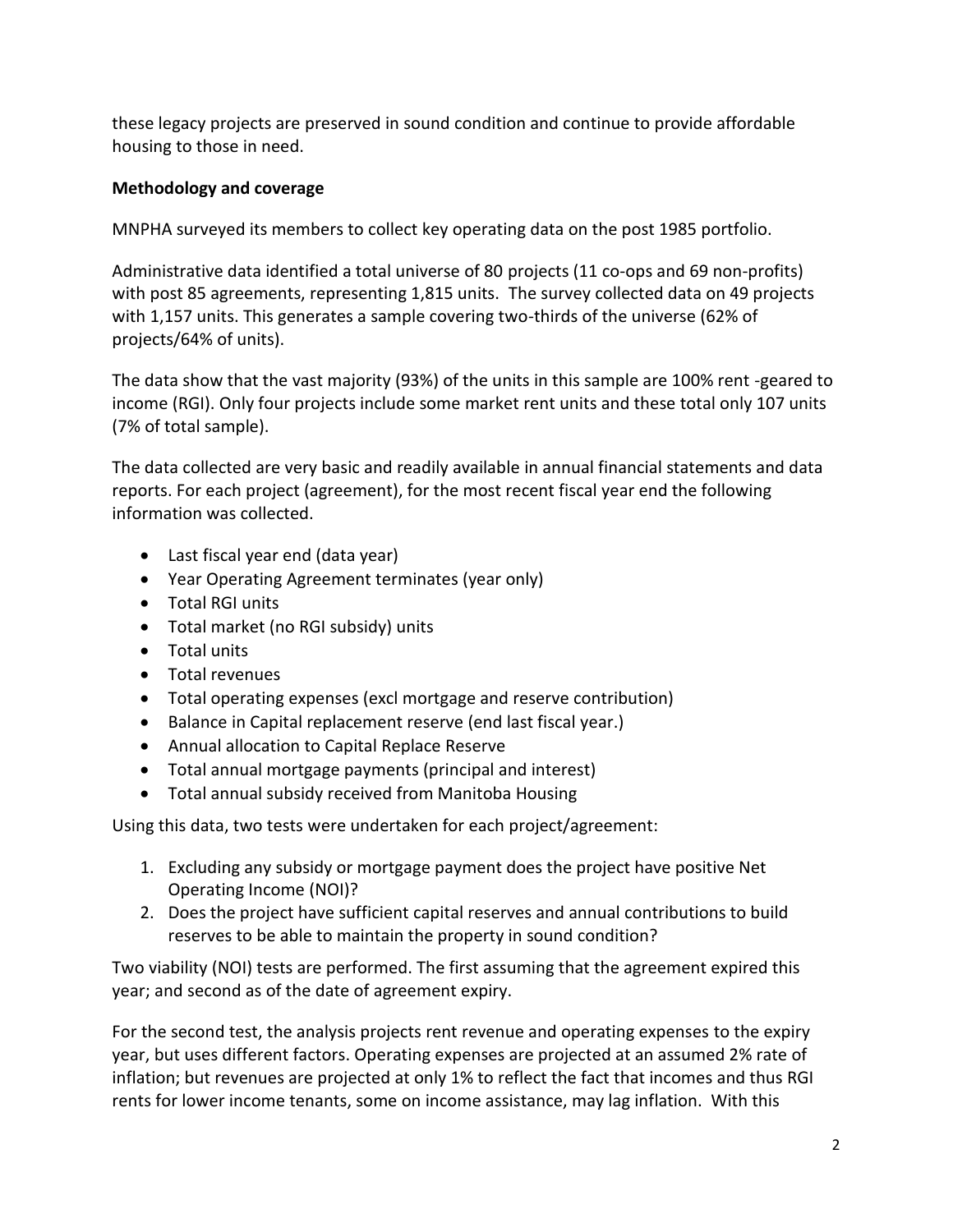differential, and expenses growing faster than revenues, the projected scenario at year of expiry is worse than the hypothetical current comparison.

Another quick assessment is to examine whether the current annual subsidy amount is greater than the amount of annual mortgage payments. Since both expire concurrently, if the subsidy is larger, the project will have negative NOI at expiry.

The capital adequacy test uses a proxy, derived from analysis of lifetime replacement costs. It simply determines if the project has current reserves and ongoing annual contributions sufficient to be able to expend over \$1,000 per unit each year until expiry.

The analysis uses this Simplified Assessment Tool (SAT) created collectively for Canadian Housing Renewal Association (CHRA) and a group of provincial associations including MNPHA in 2015. Using the viability and capital adequacy tests a project will fit in to one of four cells in the analysis matrix.

| <b>Assessment output</b>         |                                                                                                     |                                                                                                 |
|----------------------------------|-----------------------------------------------------------------------------------------------------|-------------------------------------------------------------------------------------------------|
| <b>Overall Assessment Matrix</b> |                                                                                                     |                                                                                                 |
|                                  | <b>Capital reserves</b>                                                                             |                                                                                                 |
|                                  | <b>Sufficient</b>                                                                                   | <b>Insufficient</b>                                                                             |
| <b>Positive NOI</b>              | (1) Project is viable, can maintain<br>current RGI market mix and has<br>sufficient capital reserve | (2) Project generates a cash<br>flow surplus, but asset is<br>under-maintained.                 |
|                                  |                                                                                                     |                                                                                                 |
| <b>Negative NOI</b>              | (3) Project is not viable but has good<br>reserves                                                  | (4) The project is not viable<br>and replacement reserve is<br>insufficient. Project is at risk |
|                                  |                                                                                                     |                                                                                                 |

Cell one is a positive outcome with both positive NOI and sufficient reserves. There are three other potential outcomes reflecting cells 2-4 in the outcomes matrix:

(2) Financially viable but insufficient reserves;

- (3) Sufficient reserves but not financially viable;
- (4) Insufficient reserves and financially unviable.

For each there are potential remedies involving repositioning the property with a gradual change in the mix of RGI and market units (improves NOI) as well as seeking new or extended subsidy.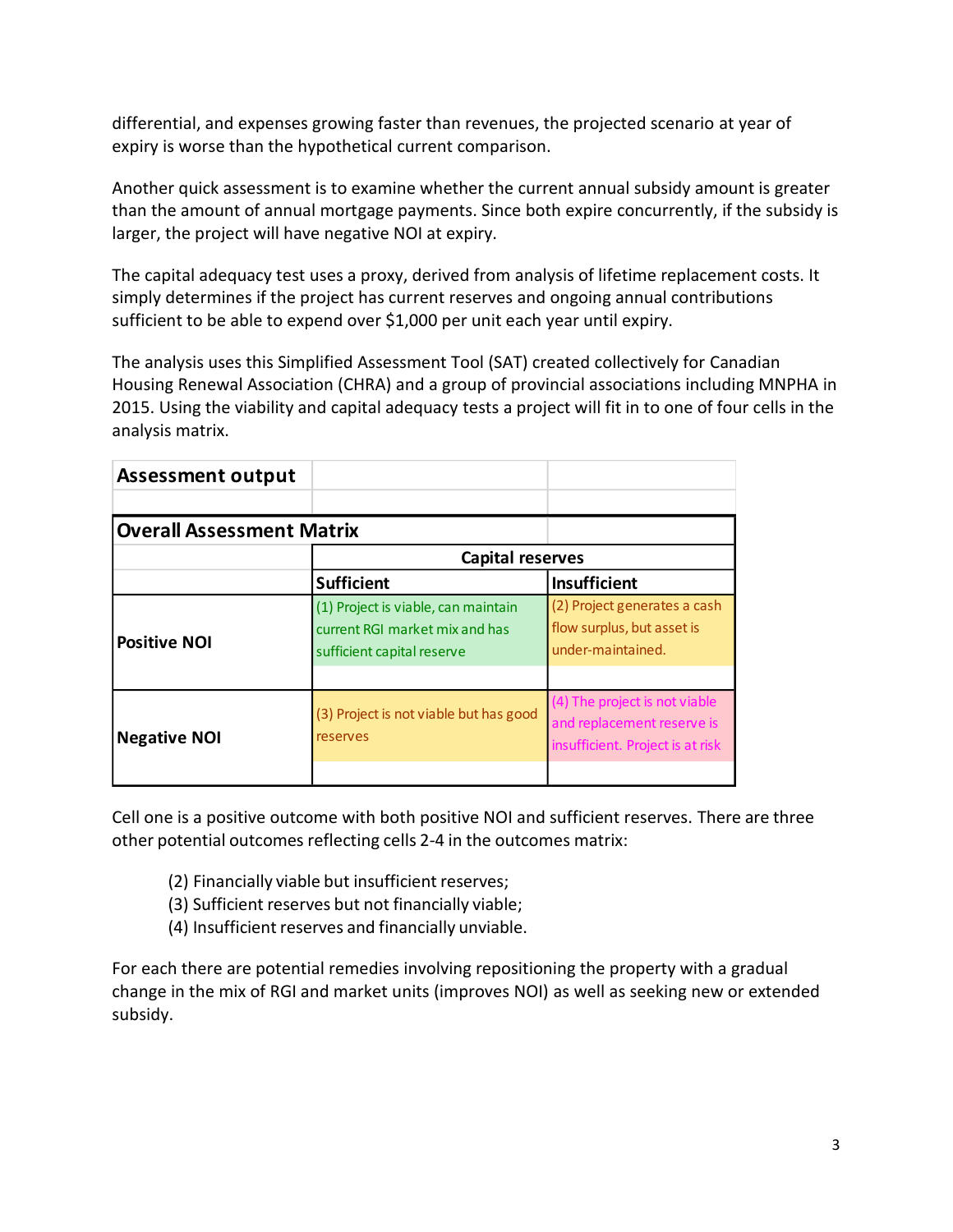# <span id="page-7-0"></span>*Outcomes for the portfolio of Manitoba post 85 projects*

#### <span id="page-7-1"></span>*Phasing of expiries*

Because this portfolio of projects was developed and put into operation commencing in 1986, expiries commence in 2021. And immediately 5 projects end in 2021, followed by 2-3 per year in next 3 years. There is then a substantial increase in 2025, when 12 projects with 330 units are scheduled to expire.<sup>2</sup> With imminent expiries it is important to develop a policy on managing the impacts at expiry to avoid loss of these important affordable units.



#### <span id="page-7-2"></span>*Quick assessment*

The post 85 program uses a deficit subsidy formula. This means that subsidy is paid (and adjusted following annual financial reporting) based on the deficit between total operating expenses, including debt service and contribution to capital reserves and the total revenues collected. Except for a small surplus subsidy reserve, no surpluses or retained earnings are permitted.

As a result, we can readily identify project viability at expiry by comparing the amount of the annual mortgage payment to annual subsidy. Since both expire concurrently where the subsidy is larger than the mortgage, the project is unviable without new subsidy.

Across the sample of 49 projects all but 2 projects fail this test – both are senior projects with high average monthly rents and no debt.

## <span id="page-7-3"></span>*Applying the SAT viability test*

The SAT tool includes two viability assessments: setting aside mortgage payments and subsidy, does the project have positive net operating income (NOI) in the latest fiscal year reported; and projecting to the year of expiry, is NOI positive?

<sup>&</sup>lt;sup>2</sup> As shown one project has already expired but was a special agreement with the province and subsidy continues.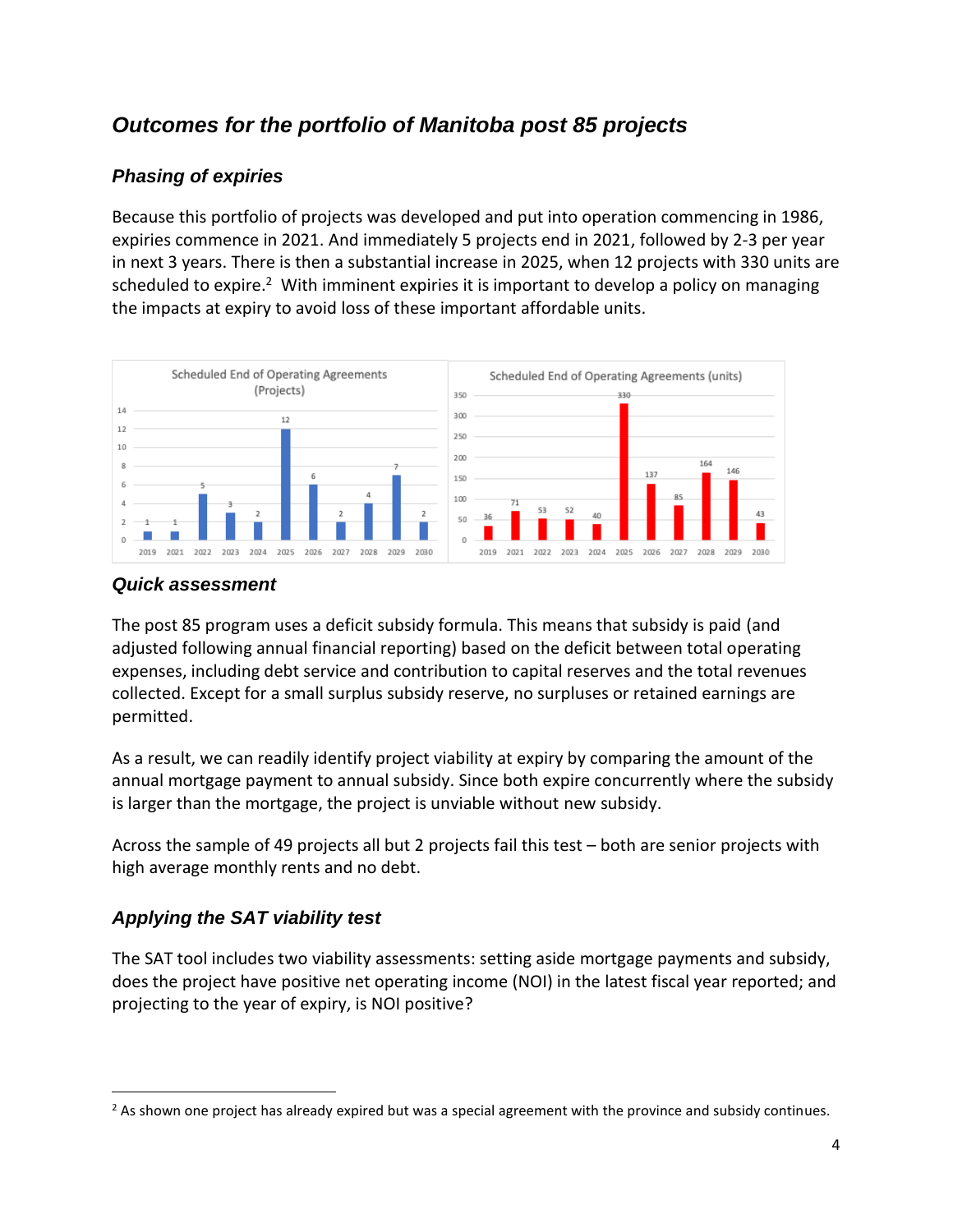The analysis reveals that 43 of 49 projects have negative NOI in both timeframes, and that because the rate of revenue increase lags the rate of increase in expenses, the extent of negative NOI increases over time to expiry. Across the sample the average amount of negative NOI per unit is \$2,008 per year.



The five projects that are viable  $-$  i.e., would not require subsidy to continue operating at current rent levels are somewhat unique. This includes a very small (2 unit) family project with solid rent (over \$800 per unit per month) and 4 seniors or mixed senior/special needs projects which also have strong rent revenues - i.e., they are not targeted to extreme low income.

Looking at projects that are not viable, and which will require renewed subsidy to continue operating at current RGI rent levels, this includes all but one family project as well as a small number of mixed tenant, seniors and some seniors plus special need projects.

A key characteristic of non-viable projects and more particularly those with the largest deficits is the rent revenue collected. RGI can include a mix of deep and shallow subsidy, and those targeting very low income will generate very low rents. This is more typical in family projects where the monthly rent collected is on average \$405. This compares to higher average rents in the projects occupied by seniors. This likely reflects that reality that seniors' incomes are higher due to CPP, OAS and GIS.

| Average monthly rent by client type |       |  |
|-------------------------------------|-------|--|
| Family                              | \$405 |  |
| Mixed senior and                    | \$500 |  |
| family                              |       |  |
| Senior                              | \$590 |  |
| Special needs                       | \$379 |  |

For those whose main income is from income assistance programs, including non-seniors and those on long term disability, a quirk in the benefit regulations results in extremely low rents paid and higher subsidy need. This is discussed later.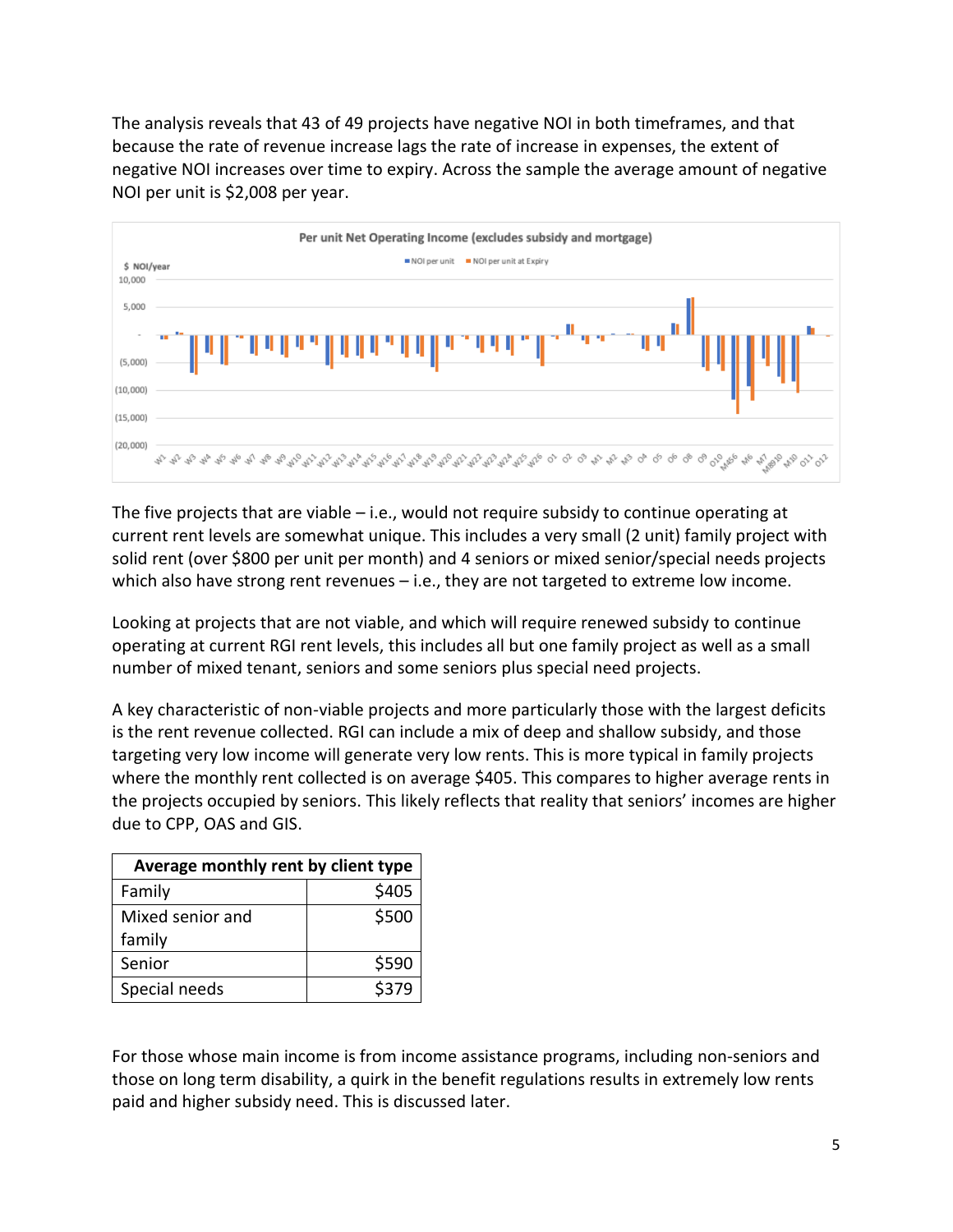#### <span id="page-9-0"></span>*Applying the SAT Capital adequacy test*

In addition to ongoing operating viability a second important consideration is the financial capacity to maintain properties in sound condition. As these properties approach 35 years in age there is a need to replace major capital items, such as roofs, boilers, and other mechanical features. And many social housing projects built originally with price constraints are not energy efficient and in need of energy retrofits.

In anticipation of future capital replacement need, all social housing is mandated to create and fund a replacement reserve, and this is an eligible cost for subsidy purposes. However, the mandated annual contribution was historically set quite low, and many providers have already expended some of the reserves to address replacement need.

Going forward, it is important that the reserves are well funded and renewed. Using lifecycle costing data engineering studies have determined typical replacement costs and schedules. Based on a typical project it is estimated that projects should have at minimum \$1,000 per unit per year available in each of the remaining years of the operating agreement. This \$1,000 amount is used here as a proxy to determine capital fund adequacy.

The SAT assessment determines how much the current balance of the replacement reserve plus ongoing annual contributions can provide to support capital replacement. Specifically, does the project have capacity to exceed the proxy benchmark of \$1,000 per unit per year for the remainder of the agreement?





#### <span id="page-9-1"></span>*Combined outcomes*

The two tests also work in tandem – where a project has insufficient capital reserves but has an operating surplus (cell 2 in SAT) it will have capacity to use this surplus cash flow to lever borrowing to fund replacement. However, if a project has both under-funded reserves plus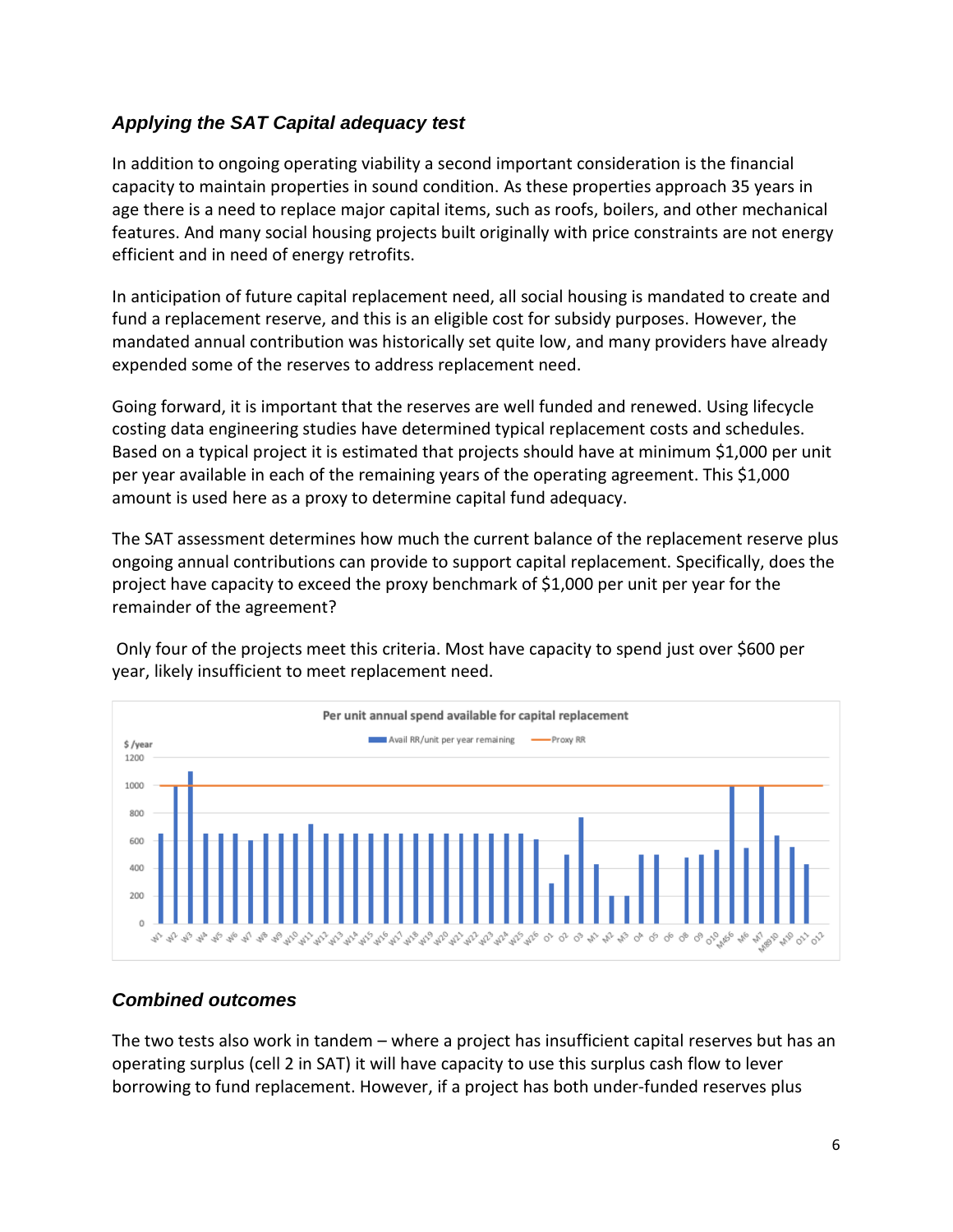negative NOI, it has no recourse to borrowing to fund replacement (i.e., it is in cell 4 of the SAT assessment matrix).

| <b>Overall Assessment Matrix</b> |                                                                                                     |                                                                                                 |  |
|----------------------------------|-----------------------------------------------------------------------------------------------------|-------------------------------------------------------------------------------------------------|--|
|                                  | Capital reserves                                                                                    |                                                                                                 |  |
|                                  | <b>Sufficient</b>                                                                                   | <b>Insufficient</b>                                                                             |  |
| <b>Positive NOI</b>              | (1) Project is viable, can maintain<br>current RGI market mix and has<br>sufficient capital reserve | (2) Project generates a cash<br>flow surplus, but asset is<br>under-maintained.                 |  |
|                                  | none                                                                                                |                                                                                                 |  |
| <b>Negative NOI</b>              | (3) Project is not viable but has good<br>reserves                                                  | (4) The project is not viable<br>and replacement reserve is<br>insufficient. Project is at risk |  |
|                                  |                                                                                                     | 41                                                                                              |  |

This assessment confirms that almost all the projects (41/49) are unviable and underfunded. Meanwhile one has positive NOI but insufficient reserves and seven have just sufficient reserves but an operating deficit (negative NOI).

#### **This confirms that at expiry of the post 85 subsidy agreements the entire portfolio is at risk and will required renewed subsidy assistance and/or access to capital funds to complete necessary capital replacement to maintain assets in sound condition.**

### <span id="page-10-0"></span>*Reduced subsidy need*

While renewal of subsidy is critical to the ongoing viability of these post 85 projects, the quantum of subsidy is substantially reduced from pre-expiry levels since there is no longer any debt service expenditure (unless financing is used to fund capital renewal).

Across this sample the aggregate annual subsidy expenditure (for last fiscal year, which for most is 2020) was \$7.1 million; Estimating subsidy requirements after maturing of all mortgages the new aggregate subsidy required would be reduced by almost \$5 million to only \$2.4 million.

This does not capture any requirement to make up for insufficient funding in capital reserves, but it does include subsidy to sustain the current annual contributions to the capital replacement reserves.

#### **Estimating current vs. future annual subsidy needed\***

| Compare to current annual subsidy | \$2,408,162      |
|-----------------------------------|------------------|
| Required to be viable             | \$7,132,696      |
| Current                           | \$ (4, 724, 534) |
|                                   |                  |

\* For sample representing one-third of projects/units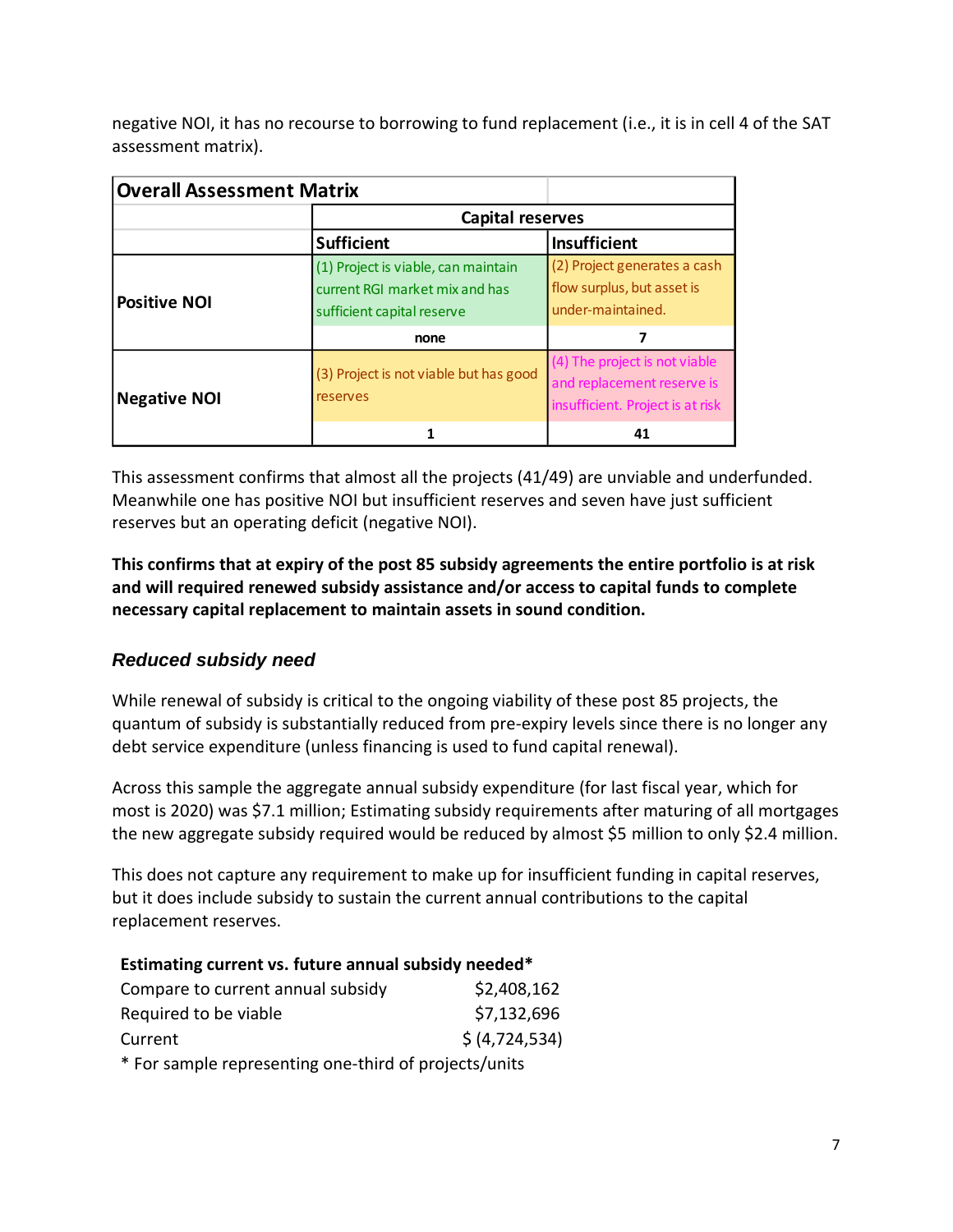Note that this estimate assumes that all agreements ended in 2020. As illustrated earlier, these agreements and their subsidy gradually phase out so initially the amount required for expiring agreements would be much lower.

This operating subsidy requirement should be augmented by a detailed analysis of capital needs, which would require completion of building condition assessment (BCA) reports and preparation of capital renewal plans for each project. These more detailed capital plans can then be compared to current and annual incremental growth in reserves to determine any net shortfall for each project and in aggregate. $3$ 

# <span id="page-11-0"></span>*NHS funding to help address this issue*

The Canada Community Housing Initiative (CCHI) in the National Housing Strategy is a cost matched initiative designed "*to protect, regenerate and expand Social Housing and Community Housing and to reduce Housing Need in Social Housing and Community Housing, having regard to regional needs and priorities*". In short it was designed and included in the NHS specifically to address the issues associated with expiring operating agreements and the associated subsidy.

The bilateral agreement between CHMC and Manitoba details the annual subsidy to be provided by CMHC to assist in managing expiring subsidy issues (including insufficient capital funds). The bilateral agreement currently identifies funding over the first three years 2019-20 through 2021-22 – a period when 10 agreements with 220 units will reach the end of agreement.

The annual maximum amounts of CMHC funding for CCHI commenced at \$2,160,600 million in 2019-20 and rise substantially to \$6,010,300 (2020-21) and then \$8,608,100 (2021-22). This is to be cost matched by Manitoba so total annual funding is double these amounts.

It is noted that this applies to all cost shared portfolios, including public housing (where deficits are greatest).<sup>4</sup>

Nonetheless this suggests that there is considerable funding to enable Manitoba Housing to renew and extend subsidy as appropriate in the post 85 projects where agreements are expiring. Estimates presented later in this brief suggest that the subsidy required to sustain and rehabilitate the post 85 portfolio would total roughly \$8.5million annually, once all 1815 units expire. This compares to the 2022-23 annual CCHI funding of \$17.2 million (matching Manitoba and CMHC contributions, as per bilateral agreement).

<sup>&</sup>lt;sup>3</sup> The building condition assessments should also be used to identified opportunities to redevelop and intensify sites – this may be a better option in sites where there is a large need for capital renewal, the property is in poor condition and the location (planning and zoning context) is in an area where intensification may be appropriate. <sup>4</sup> The risk for the non-profit and co-op sector is that given large deficits and substantial capital renewal need, with no capital reserves for Public Housing, the province may seek to direct a disproportionate share to this portfolio, while leaving the community non-profit/co-op sectors under-funded.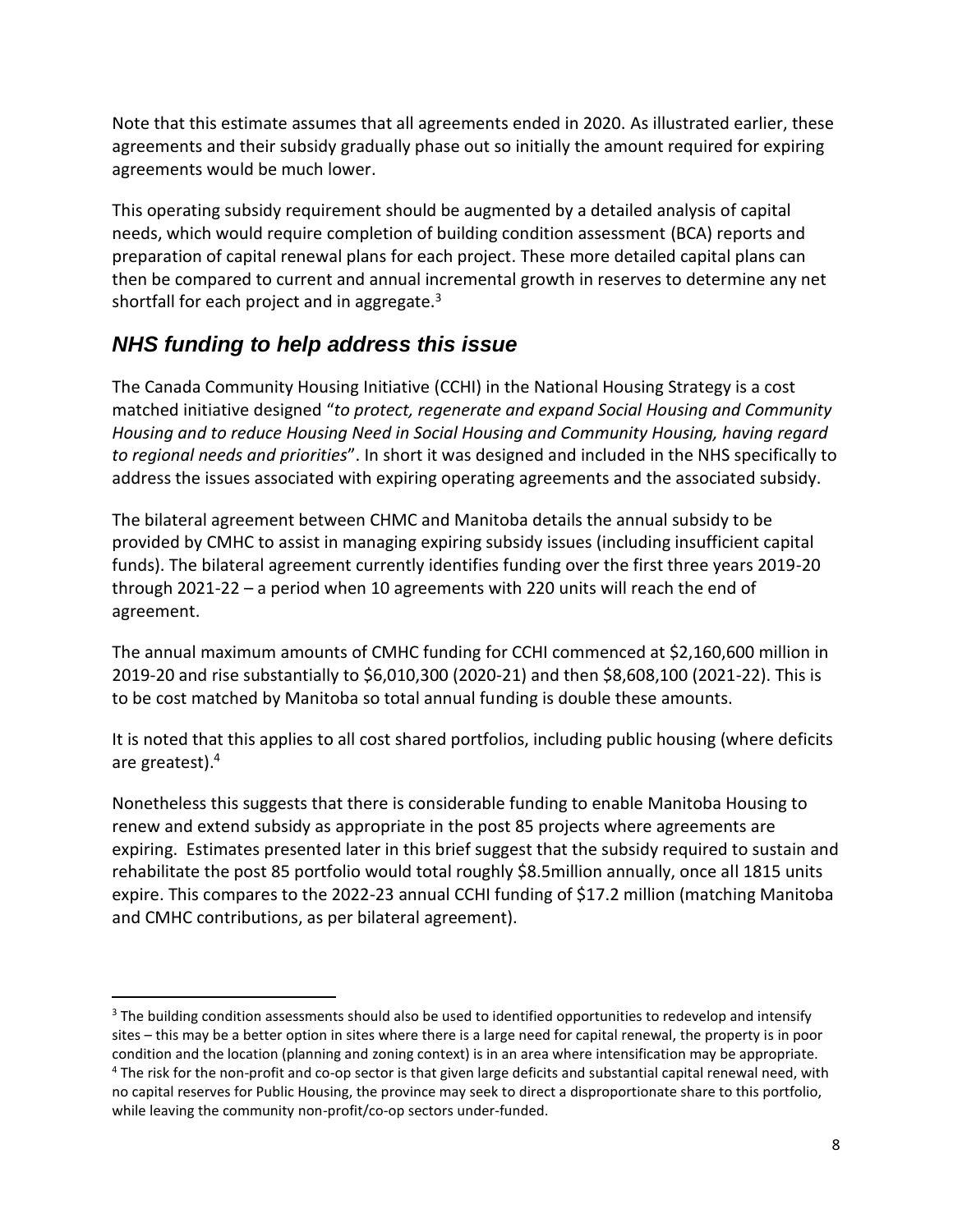## <span id="page-12-0"></span>*How income assistance contributes to the problem*

The previous analysis highlighted the impact of low rent revenues on operating viability. The average monthly rent revenues collected are lowest in the family portfolio while operating expenses tend to be higher due to larger units (vs. seniors and special needs portfolio). This in turn results in higher subsidy need per unit in family vs senior or mixed projects.

Many low-income families seek assistance under the provincial Employment and Income Assistance (EIA) programs and for many this is their primary source of income. Provider data reveal that in projects targeting families just over one-third (35%) of residents primary source of income is from EIA.

In cases where recipients of EIA are tenants in social housing there is an administrative conundrum in the process of calculating benefits and rents.

The issue is that the calculation of benefits in EIA and the calculation of rent in rent-geared to income (RGI) social housing are both formulae based, and the formulas are in conflict. EIA establishes the maximum benefit amount by adding basic income assistance and shelter assistance less any recipient earnings.

- The shelter component of EIA is set by regulation, based on household size and composition and is a variable with a maximum – the amount assessed is the lesser of actual rent paid or the maximum shelter component. Thus, it is necessary to know the actual rent charged.
- In social housing RGI rents are set as a percentage of gross income (less prescribed adjustments), so it is necessary to know gross income.

Thus, these two formula-based calculations are insolveable (if this was a spreadsheet it would generate a "circular reference error").

To resolve this conundrum one of the variables (actual shelter cost, or gross income) must be set at a fixed rate. The process used is to formally regulate the shelter component at a specified amount, which like the EIA benefit varies by household composition.

| Table 1: Comparing administrative RGI rents and EIA shelter maximums (\$/month)             |                 |                            |                   |  |  |
|---------------------------------------------------------------------------------------------|-----------------|----------------------------|-------------------|--|--|
| Example Household                                                                           | EIA Shelter Max | <b>Social Housing Rent</b> | <b>Difference</b> |  |  |
| Single                                                                                      | 576             | 285                        | 291               |  |  |
| Lone parent 1 child (age 7-12)                                                              | 896             | 387                        | 509               |  |  |
| Couple 2 children (age 7-12)                                                                | 896             | 471                        | 425               |  |  |
| Sources:                                                                                    |                 |                            |                   |  |  |
| Social Rents https://www.gov.mb.ca/housing/rtr/portfolio-management/qc-and-pcd/mh-info-key- |                 |                            |                   |  |  |
| guide-2018.pdf; Social housing rent includes water, heat, electricity.                      |                 |                            |                   |  |  |
| EIA Max shelter: https://web2.gov.mb.ca/laws/regs/current/_pdf-regs.php?reg=404/88%20R      |                 |                            |                   |  |  |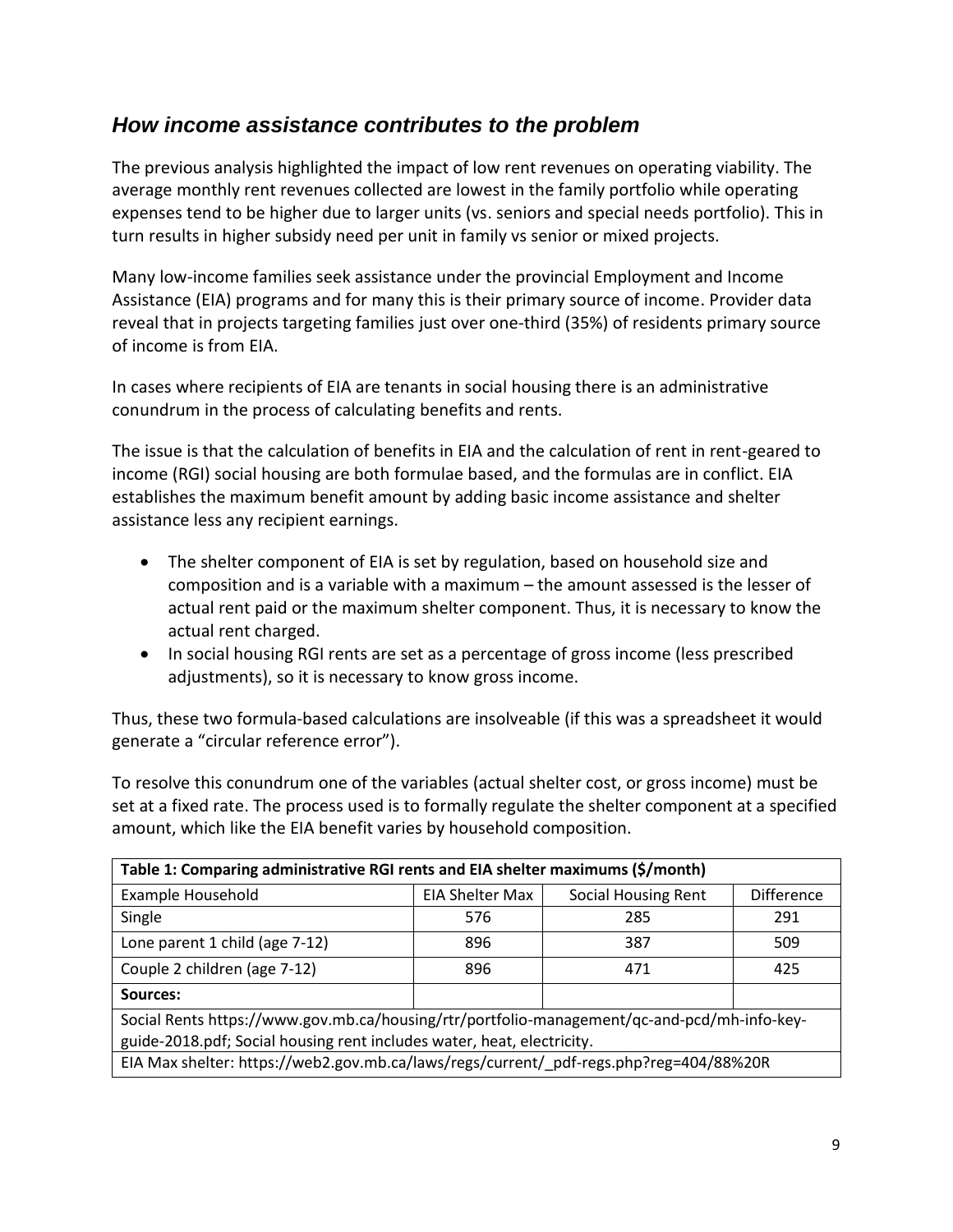In setting the rent amount by regulation (Table 1) the province has established rent amounts that are well below average market levels and considerably lower than the maximum shelter component, which would be payable to an EIA tenant living in private housing (i.e., not social housing and paying more than the maximum shelter component).

There are a number of consequences:

- First, the rent revenues collected for EIA beneficiaries living in social housing is substantially below what they would pay in private rentals and receive in the form of shelter benefit. This effectively means that the housing subsidy is large, and that Manitoba Housing is effectively cross-subsidizing the EIA budget.
- Second, these lower rent revenues undermine the financial capability of the social housing provider to generate sufficient rent revenue to cover operating costs.
- The low rents leave providers with insufficient revenue and thus requiring a project subsidy.
- The low rents create a disincentive to work where income is "taxed" at 30% under the RGI scale. A household exiting EIA to work may see a substantial increase in their rent, depending on wage level.<sup>5</sup>
- The appearance of low rent for EIA tenants adds to this disincentive even though benefits cover the change, they perceive the higher rents based on earned income as a large rent increase, and thus disincentive to work.

If the project is receiving assistance from MHRC, the EIA regulation exempts the tenant from the EIA shelter amounts (that is, EIA Rent assist) and imposes the much lower administratively set rents. There is uncertainty about what happens at expiry if no further subsidy is paid. The implications and options at this juncture are discussed below, under potential remedies.

# <span id="page-13-0"></span>*Potential remedies and options at expiry of operating agreements*

This review has revealed that most of the projects under post 85 Operating Agreements will be at risk when they reach the maturity date of their agreements. Most will not be financially viable (negative operating income). In addition, the properties are aging and in need of capital renewal, but almost all projects have insufficient capital reserves to undertake minimal renewal.

<sup>&</sup>lt;sup>5</sup> For example, a single (or lone parent) working at minimum wage would have a gross monthly income of roughly \$1,800 per month and be assessed a rent of \$540, substantially higher than their rent while on EIA. Non-EIA Rent Assist may partially address this issue, however MNPHA research *Assisting Renters* 

<sup>(</sup>https://www.policyalternatives.ca/publications/reports/assisting-renters) found that the transition between EIA and non-EIA Rent Assist is not smooth or consistent, so some improvements in communications and awareness is needed.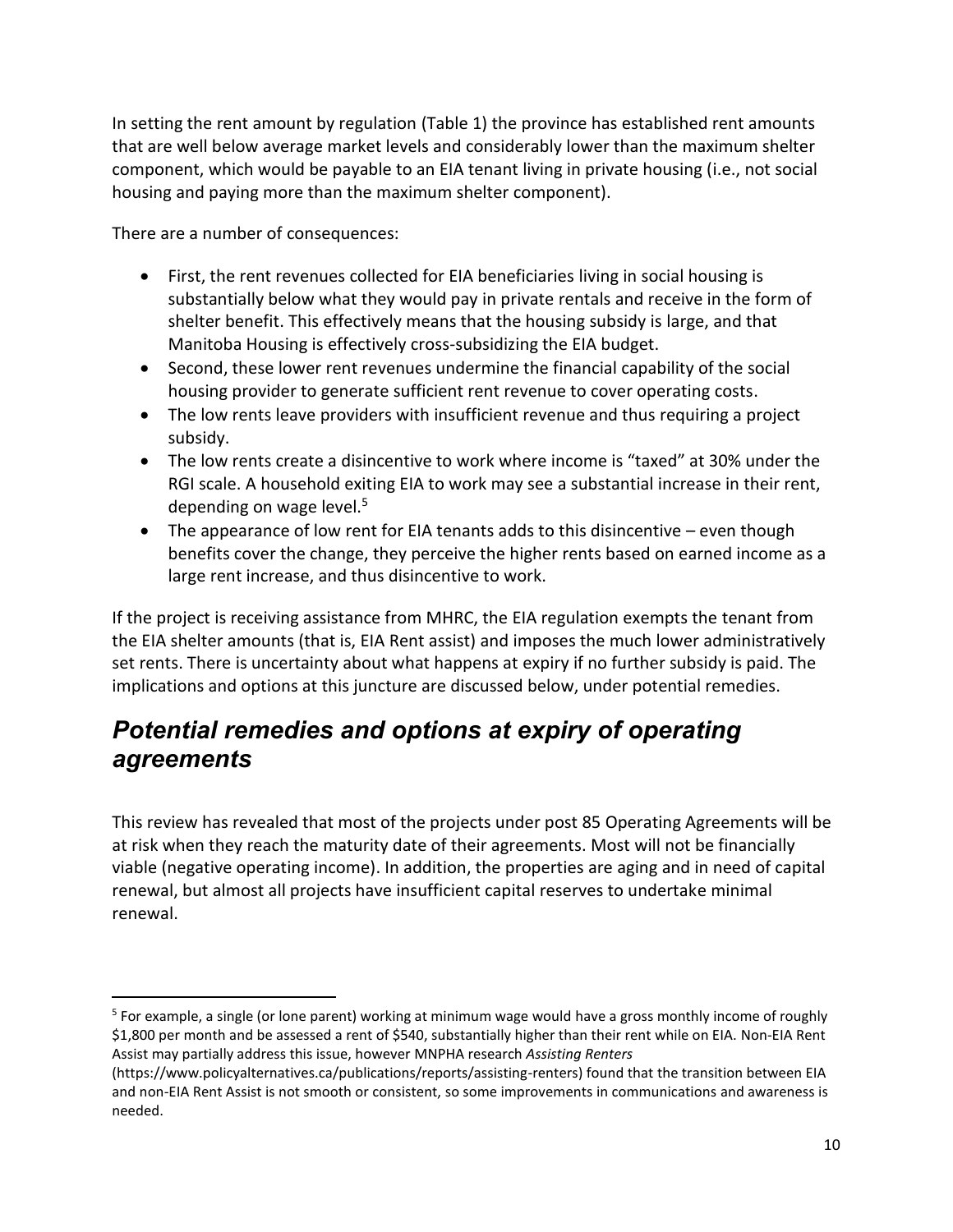In the absence of a policy response and asset preservation strategy from the Province, this entire portfolio of over 1,800 units is potentially at risk. The properties will continue to fall into disrepair, and rents charged to low-income residents will need to increase to cover operating shortfalls – pushing existing tenants into core need. Any reduction in the availability of low rent units may also impact efforts to reduce homelessness, as Housing First approaches depend on finding suitable housing at rents manageable within the income assisted benefit levels of those seeking to exit homeless shelters.

Several remedies are available to the Province and community housing sector. In exploring these it is acknowledged that both providers and their residents and Manitoba Housing seek a remedy that prioritizes preserving a stock able to serve lower income households. Ideally this can be achieved while also transforming to a more sustainable and simplified system:

- Utilize the CCHI funding stream under the NHS to extend current subsidy mechanism
- Review and reform rent setting practices
- Replace RGI project-based subsidy with person (household) based subsidy
- Capital funding to preserve and improve building condition

To illustrate how each might work, an average or an illustrative case can be used (Table 2). This is a family project in Winnipeg. As the label suggests, the average is that for this sample; the illustrative case is an actual project, with rents, operating costs, and capital reserve data. As noted above, many projects have insufficient capital reserves plus annual contribution, so the shortfall required is calculated based on being able to expend \$1,200 per unit per year. <sup>6</sup> The operating deficit, plus this increased reserve contribution are added to generate the breakeven rent. This is assessed when the project has just reached expiry, and no longer has any mortgage payment nor subsidy. Adding the reserve shortfall to the operating loss determines the breakeven rent.

New (extended) subsidy would be equal to the difference between break-even and aggregate rent (which is effectively the RGI rent, as 100% of units are RGI in the illustrative case).

|                                    | Ave unit in<br>sample | <b>Illustrative</b><br>case |
|------------------------------------|-----------------------|-----------------------------|
| Avg rent                           | 459                   | 385                         |
| Avg $O/E$                          | 633                   | 685                         |
| <b>Annual Replace contribution</b> | 52                    | 54                          |
| <b>Replace Reserve shortfall</b>   | 50                    | 46                          |
| <b>Breakeven rent</b>              | 735                   | 785                         |
| <b>Required subsidy/unit</b>       | 276                   | 400                         |

#### **Table 2: Illustrative case study** (\$ per month)

This data is now used to quantify the impact of each of the remedies discussed below.

 $6$  The SAT assessment used \$1,000 as the amount of required annual expenditure for capital renewal; with rising replacement costs, a value of \$1,200 is used here as a more current estimate of amount needed.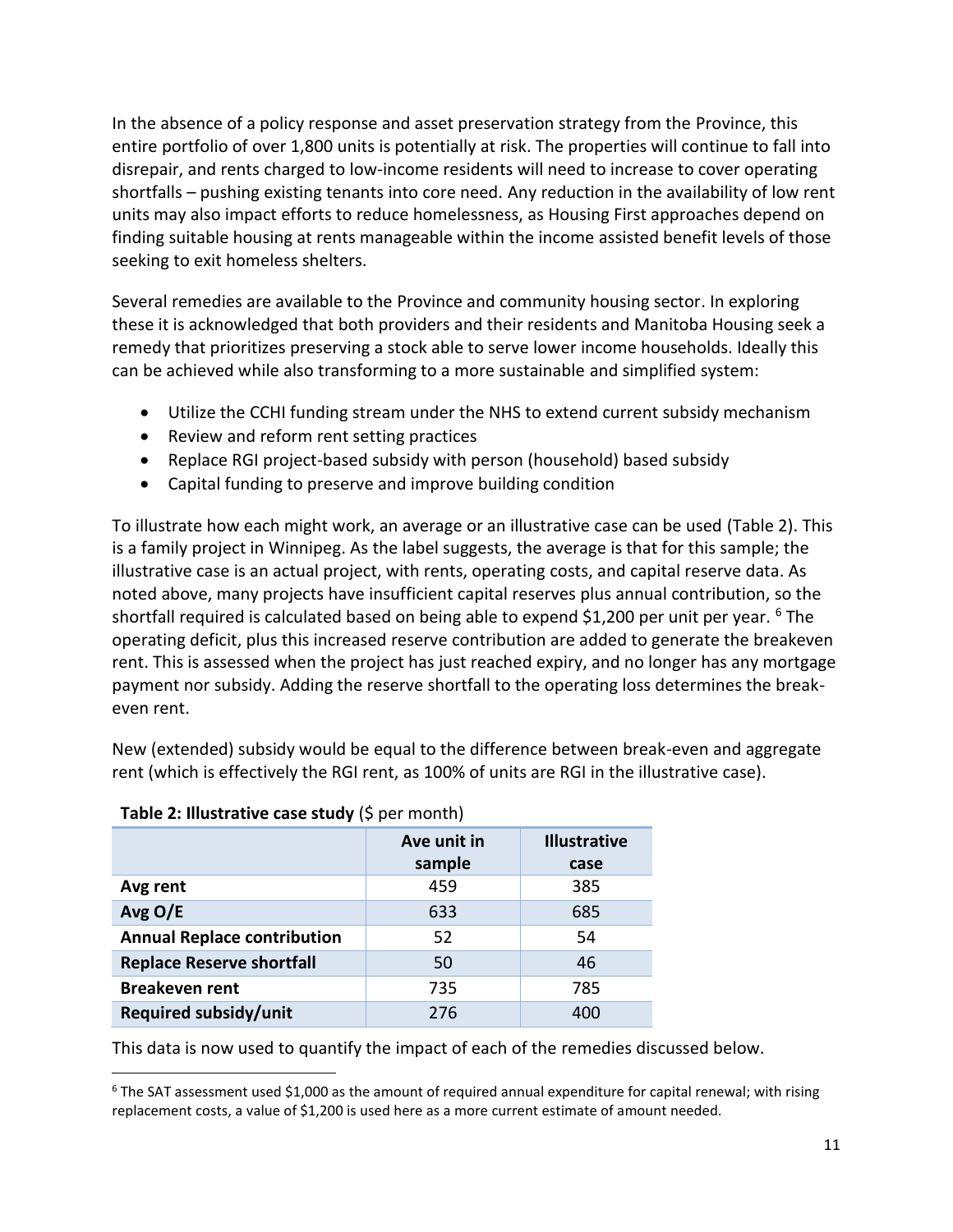#### <span id="page-15-0"></span>**1. Utilize the CCHI funding stream under the NHS to extend current subsidy mechanism**

The most obvious remedy is to draw on the CCHI funding that was included in the NHS specifically to manage the issue of end of subsidy. As suggested above, aligning expiry dates with the rising trajectory of this funding should enable the design and negotiation of new subsidy agreements, ensuring both capacity to sustain existing RGI levels as well as funding shortfalls in capital reserves (as quantified through a rigorous process of building condition assessments).

The committed funding quantum in the NHS bilateral agreement is configured to increase as current agreements expire. And with no more mortgage payments this existing legacy stock can be preserved, improved (and where appropriate expanded through redevelopment and intensification) with much lower subsidies than prior to expiry (when most of the subsidy was flowing to cover debt servicing costs). As shown in table 2, in the illustrative case the breakeven rent is \$785, which RGI rent covers only \$385, so monthly subsidy of \$400 is required. The average across the sample is a monthly subsidy of \$276.

While workable, this option perpetuates the need for ongoing project subsidy, and effectively just sustains the status quo; It is not transformational.

#### <span id="page-15-1"></span>**2. Review and reform rent setting practices**

As identified (Table 1 earlier) low rent revenue, and associated non-financial viability is associated with unrealistically low rents set for EIA recipients. These very low rents undermine capacity of providers to operate viable sustainable portfolios. Such very low rent (compared to a notionally higher rent plus rental assistance) also create perverse disincentives to seek work for EIA beneficiaries able to work. It is noted that in family projects upwards of 35% of tenants depend on EIA and thus pay these very low, administratively set, rents.

Setting rents low is effectively a form of income assistance – it is reserving more of income for non-shelter expenditure – but shifts the subsidy obligation from the social security (EIA) budget to the housing budget. And more critically at the cost of undermining sound asset management.

To strengthen viability and enable providers to become more financially sustainable, and to strengthen work incentive in EIA, the rent regulations associated with MHRC subsidized housing should be reformed. Ideally the rent for EIA recipients should be set at the maximum shelter rate, based on household composition. This can be designed to ensure no impact on lowincome tenants – it simply shifts the assistance expenditure from housing to the income assistance budget, where it more appropriately belongs).

Data provided estimate that tenants whose income is EIA, and therefore pay minimal rents, make up roughly 35% of family properties. If the rents in 35% of units (in portfolio and in the illustrative case) were increased to maximum shelter component this would improve total revenue and reduce the subsidy required from \$400 down to \$242 (the average across the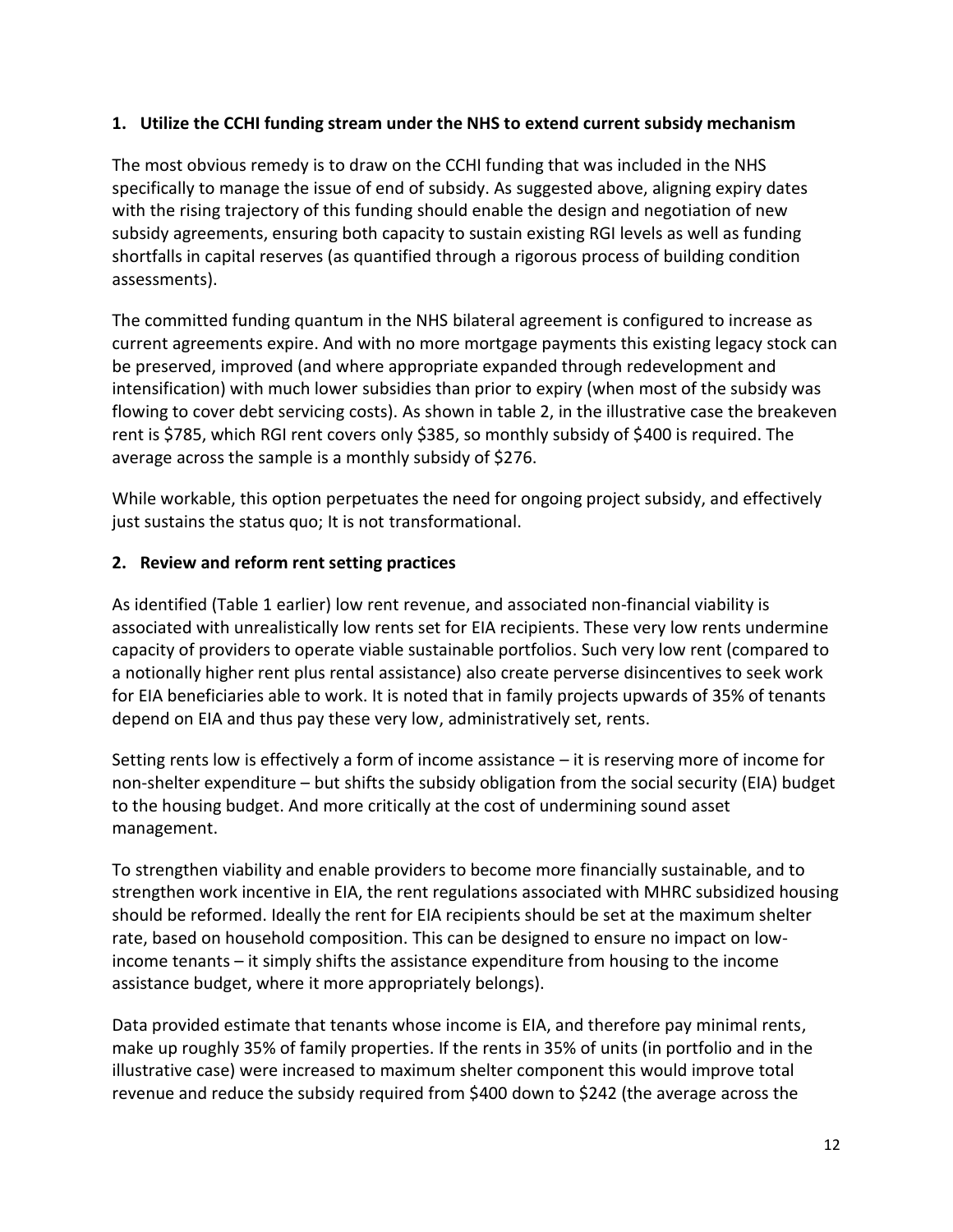sample would be down to \$208). This would lower housing subsidy, while increasing EIA costs, but be revenue neutral for the provincial budget. Tenants would receive an increased amount of EIA and pay the higher rent with no net impact on their after shelter benefit level.

It is notable that at expiry of the operating agreement, and the associated subsidy, if the project is no longer receiving subsidy from the province they are no longer "social housing". While still not-for-profit, providers can operate with rents at a break-even or low end of market level.<sup>7</sup> EIA tenants would be fully protected as outlined above; for non-EIA, resident affordability can be protected by replacing RGI assistance with Manitoba Rent Assist to address their affordability challenges.

Again using the data in Table 2: The breakeven rent is \$785, we can assume market rent might be close to or slightly higher (although in some cases- poor condition and location, rents may be lower). Meanwhile the median market rent (MMR) used in Rent Assist for a family in a 2-bed unit is \$1,149. Rent Assist now (effective June 2021) pays the difference between 80% MMR (i.e., \$919) and 30% net income (here we use actual RGI rent as a proxy for this amount). So, in this case a non-EIA tenant paying rent at \$385, would be eligible for \$534 (\$919-\$385).<sup>8</sup>

This would substantially improve revenues for providers and, depending on the number of EIA recipients, substantially improve viability. And existing RGI tenants are fully protected under the new Rent Assist subsidy.

#### <span id="page-16-0"></span>**3. Replace RGI project-based subsidy with person (household) based subsidy**

Building on option 2, with the view to evolving the community housing sector into a sustainable interdependent sector, the replacement of RGI social rents with Rent Assist would enable providers to operate with greater flexibility and ability to make decisions based on their individual business model and their organizational values (i.e., no project-based subsidy). Lowincome tenant affordability would be transitioned from project-based subsidy to householdbased subsidy, Rent Assist, which would directly address household affordability need.<sup>9</sup>

With rents set at a realistic near market level (as appropriate for that location and condition of property), the project would have sufficient revenues to operate as a viable enterprise. Nonprofits would transition into social enterprise organizations – retaining their affordability

 $7$  Some reviewers have noted a concern that charging market rents in many of their buildings would be very difficult because of the locations, desirability, current vacancy rates in Winnipeg, and size/design/upkeep of units. It is important to assess realistic rent – and if location and condition are poor, this should be reflected in a lower rent. The intent here is not to simply apply a median market rent; it is to incorporate adjustment for the specific property. Meanwhile since Rent Assist does use the market median, so the level of assistance would be calculated on that basis.

<sup>&</sup>lt;sup>8</sup> The sample portfolio has a mix of unit sizes and household sizes. The majority are family units, so assuming an average is a 2-bed unit the average Rent Assist amount across the portfolio would be 80% MMR less 30% Net Income (average RGI) = \$919-459 =\$460.

<sup>&</sup>lt;sup>9</sup> While household-based, it will be important for Manitoba to support direct rent payments from Rent Assist to housing providers as both tenants and landlords in the *Assisting Renters* research project agreed this prevents evictions and maintains good relationships between tenant and property manager.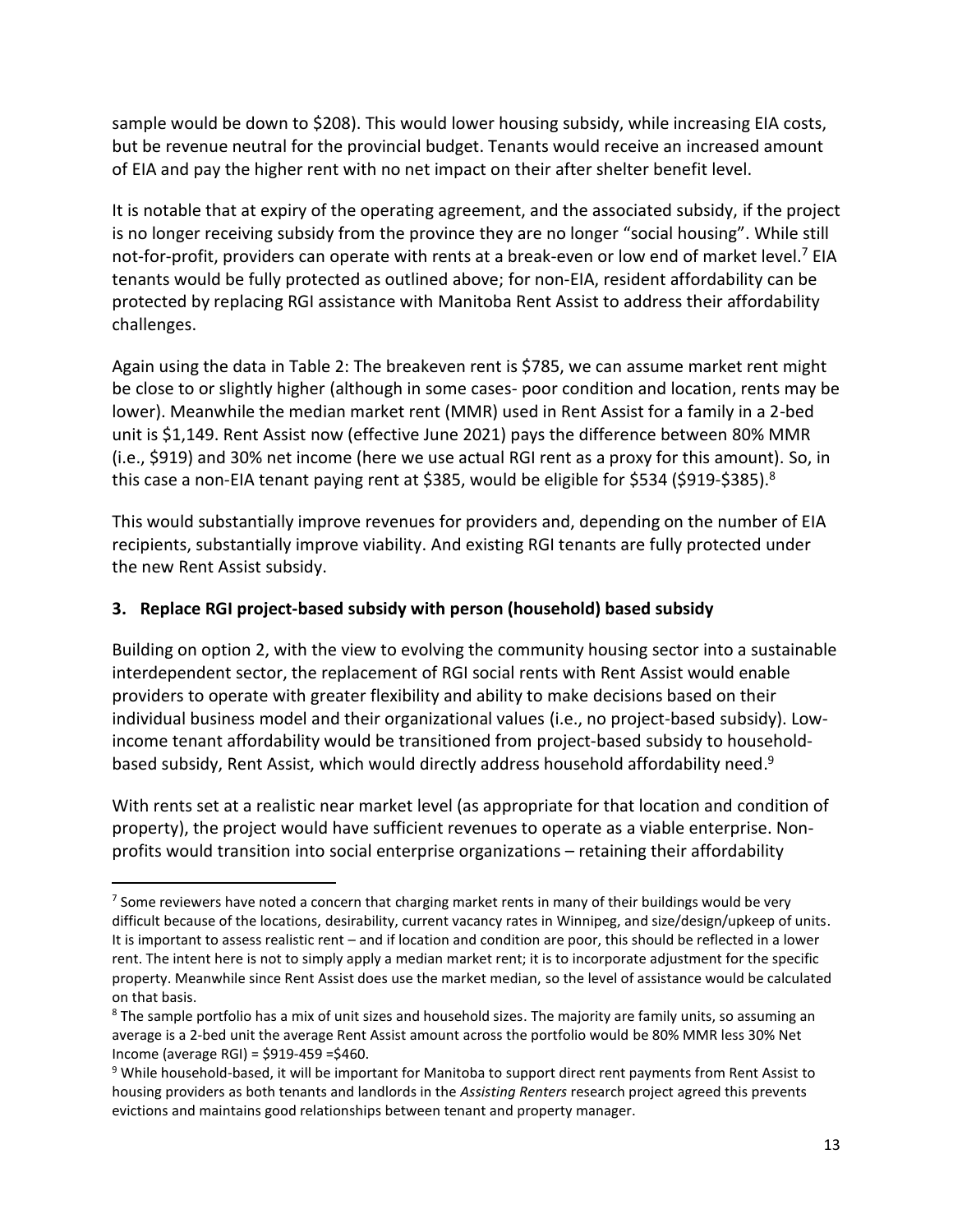mission, generating revenues to sustain assets in sound condition, using surpluses to build capital replacement reserves and/or to lever financing for major retrofits. Meanwhile tenant affordability is directly addressed by providing access to Rent Assist, an established and proven affordability mechanism in Manitoba.

The Province can draw on the Canada Housing Benefit (and potentially also the CCHI) to provide federal cost sharing for a broader Rent Assist program. An expansion of Rent Assist across all renters to deal with expiring social housing may create budgetary concerns for the province. An alternative is to design a Rent Assist sub-program, emulating Rent Assist but specifically for social housing, and to use cost match CCHI funding to fund this initiative in parallel to Rent Assist. This separate funding arrangement would be invisible to tenants, enabling seamless transition out of social housing for those wishing to move;  $10$  but would provide the province with a revenue source to avoid inflating the Rent Assist budget.

#### <span id="page-17-0"></span>**4. Capital funding to preserve and improve building condition**

Generating realistic rent revenues would enable providers to continually add to existing capital reserves, as well as utilize financing to fund major capital replacement, levering the surplus rent revenues. The illustrative case has shown that a modest increase (on average adding \$50/month) in monthly contributions to the replacement reserve can be readily accommodated in the breakeven rent.

This could also be augmented, especially in the short term, with a targeted retrofit program to fund capital renewal. This can draw on a range of funding sources including the NHS cost shared CCHI, the federal National Housing Co-investment Fund (NHCF) and the FCM social housing green retrofit fund.

## <span id="page-17-1"></span>*Conclusions and recommendations*

The imminent maturing of post 1985 social housing Operating Agreements presents an existential risk to affordable housing and to the large number of low-income core need households seeking help in Manitoba.

While new social housing will be needed to address demand, it is demonstrated here that compared to the cost to build new affordable homes, it is far more cost effective to sustain support to existing community housing, preserve and improve assets and ensure ongoing affordability for households in need and at risk.

The remedies described here assume phasing in as specific projects reach the expiry of their agreement so the fiscal impact would be gradual. That said, it would also be possible to convert the entire portfolio to this new subsidy model.

 $10$  Effectively, this would be like the US sec 8 voucher, with a parallel project-based and tenant-based streams, with CCHI effectively creating a project-based Rent Assist mechanism.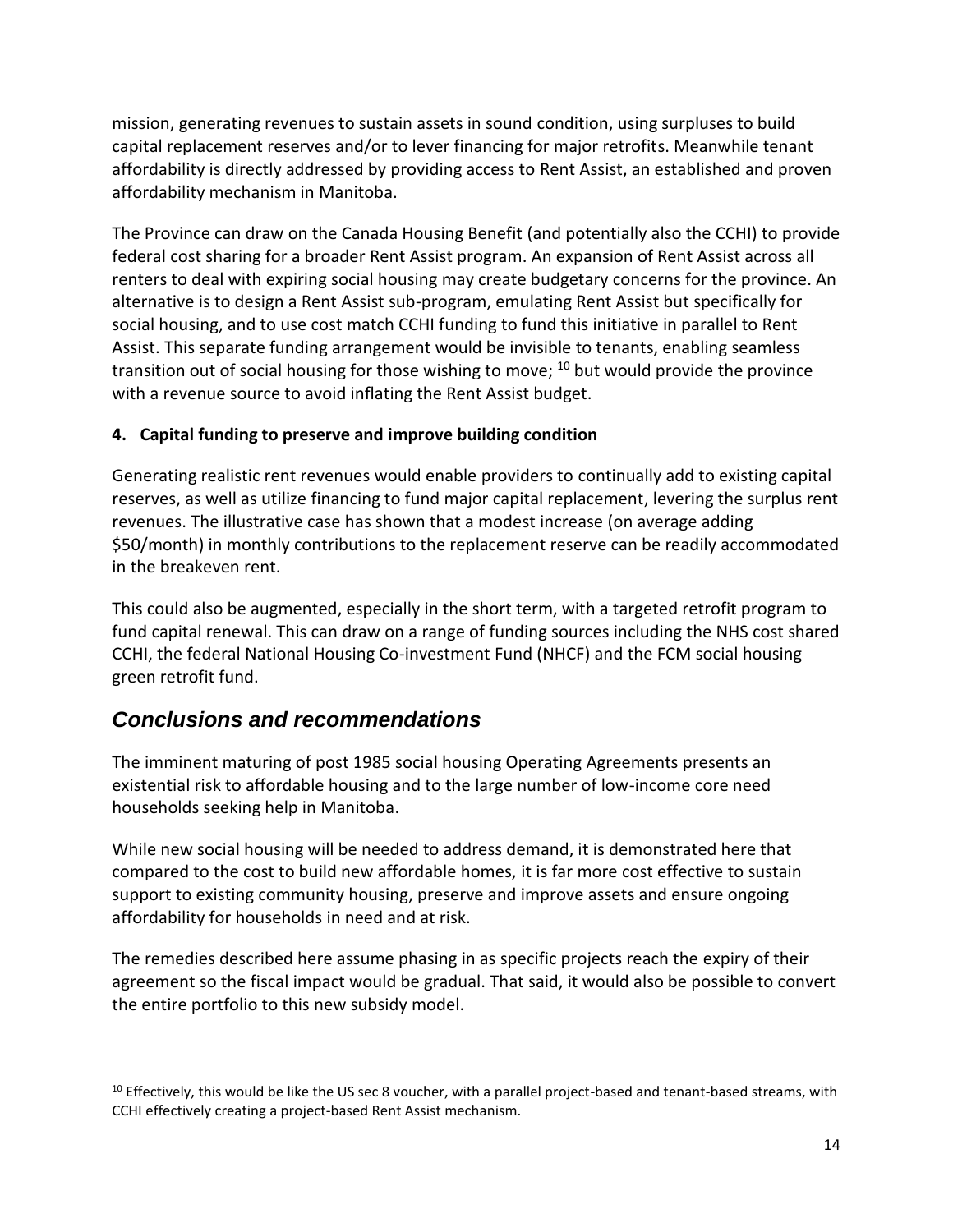One option is to simply use the CCHI to extend or renew Operating Agreements (albeit with lower quantum of subsidy as projects at expiry become debt free). A better option however is to use this expiry context to transition and transform the way social-affordable housing is delivered and managed, including sound asset management.

As suggested above, rather than extend Operating Agreements and RGI subsidy, perpetuating an unsustainable funding model, once a social housing provider has reached the end of their agreement they could transition into a financially sustainable social enterprise and steward of a low-rent affordable housing stock.

This can best be achieved by levering off the established and effective Manitoba Rent Assist program to direct subsidy specifically to address affordability challenges at the household level. Preliminary modelling suggests that Rent Assist should provide, on average, sufficient subsidy (via the tenants) to fully offset any operating losses – in part because in most projects the break-even rents will most likely be below the 80% MMR benchmark in the Rent Assist formula. This would eliminate project-based subsidy, and in doing so eliminate the considerable administrative cost of financial accountability and reconciliation of project subsidy.

Housing this new mechanism under CCHI would both ensure federal cost matching and manage any impact on provincial budgets, as well as creating the option to create a supplementary fund in a case that the Rent Assist benefit level negatively impacts current tenants net (out of pocket) rent level.

Housing providers would be strengthened by realistic rent revenues as well as access where appropriate to retrofit finding as they complete asset management and renewal plans. As social entrepreneurs, they would remain bound to the social mission, to provide well managed affordable housing, but would operate in a new more sustainable way.

Meanwhile the province can target its financial resources to directly address to affordability challenges of low-income households, reduce and streamline its administrative activity and costs, and maximize leverage from NHS programs toward to shared goal of the National Housing Strategy – to reduce affordable housing need and end homelessness.

An ancillary issue is that as operating and subsidy agreements end, there is no ongoing regulatory framework or oversight over expired project providers besides the Residential Tenancies Act. It may be desirable to implement some form of regulatory regime to support providers as a risk management mechanism. This could be sector based, as in the Netherlands, or retained as a role for Manitoba Housing to protect historic investment. One option could be to adopt or emulate the administrative and performance management model developed by the Agency for Co-operatives, which collects annual financial and performance data to monitor performance and assess potential risk of unviable providers. This identification can trigger intervention to protect against loss of affordable projects, while maintain a "light-touch" approach for viable providers. A sound regulatory framework is also important as a form of credit enhancement, providing assurance to lenders (financing rehabilitation) of the operating performance of the provider.